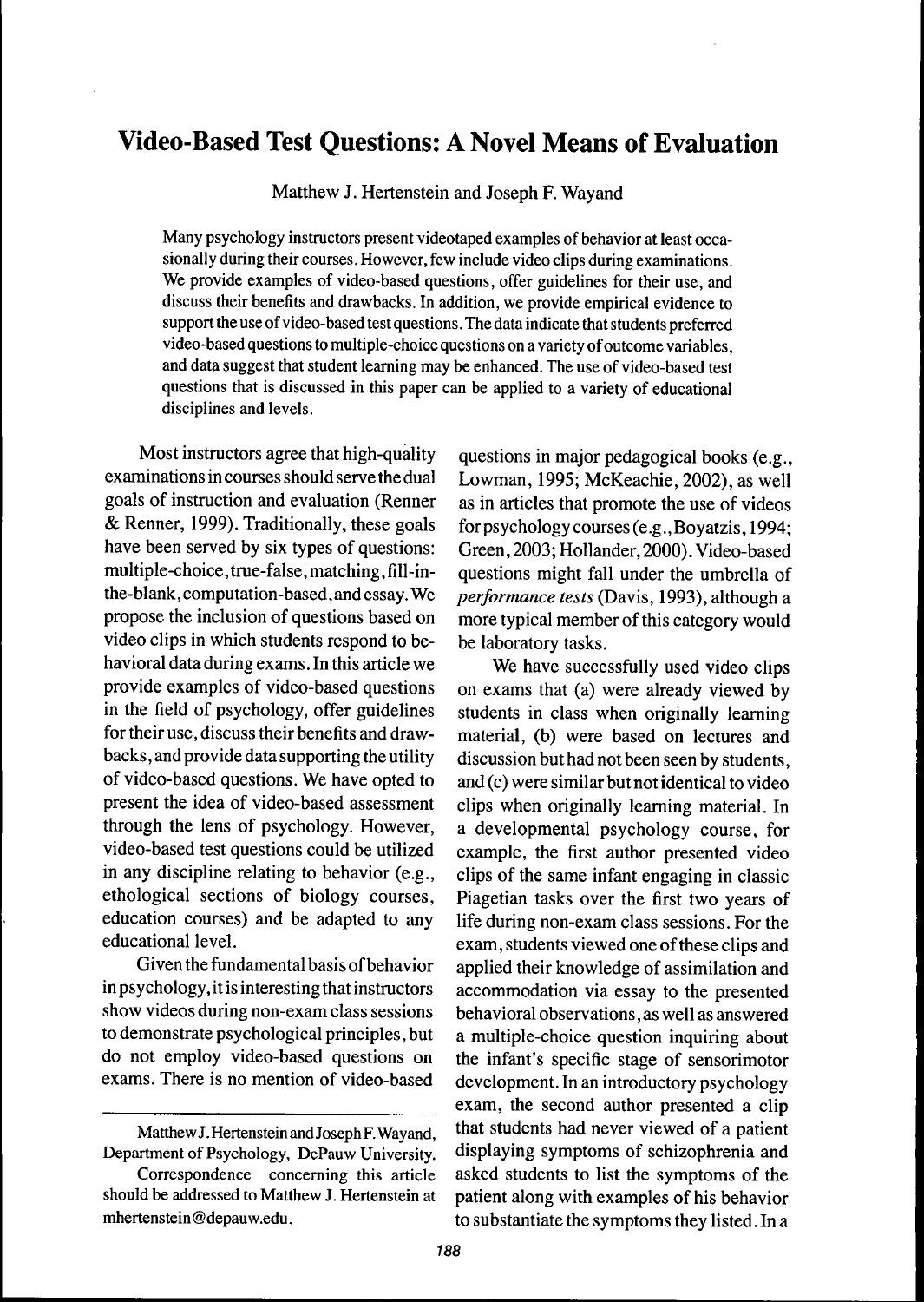different introductory class session, the second author presented a video of a split brain patient named "Joe" answering questions about visual images presented to either his left or right visual fields. During the exam, the instructor showed a similar video of a split brain patient named "Vicki" and asked students to explain the results of her test.

## Video-Based Questions: Guidelines, Benefits, and Drawbacks

Instructors should consider several factors when employing video-based questions. First, to conserve class time, clips of behavioral data should be no longer than 2 or 3 minutes. Second, instructors should choose clips for which students must attend to the whole rather than the details because clips that require careful scrutiny generally require multiple viewings (an often distracting circumstance when some students are trying to write answers to the exam). Finally, instructors should tailor the format of the questions they use about the video clips to the type of information they wish to ask students. Although we have used multiple-choice questions successfully, we find that short-essay questions are often most appropriate as they require students to more fully explain and apply psychological concepts to given behavioral clips.

Video-based questions may offer several advantages. First, we have noticed that students attend to video clips during class much more when they know that they will see clips during an examination and will have to evaluate them in relation to a psychological principle.Thus, students may perceive video clips as important and increase their motivation to understand the behavioral data.

Second, some students perceive themselves to be "visual learners." Students often report that they appreciate the use of videobased questions because such questions allow them to demonstrate their knowledge by means other than traditional questions.

Third, video-based items arm instructors

with an additional means to evaluate students ' understanding of material in a novel context. For example, when discussing behavioral neuroscience, an instructor in class may discuss how strokes affect human behavior. For an exam, the instructor may play a clip of an individual with slurred speech and weakness on the right side of the body and ask students to explain why the stroke affected the patient in this manner. This type of question requires students to apply their knowledge of behavioral neuroscience outside the context in which they originally learned it. Armed with the ability to analyze behavior that they have never before encountered, they may have increased confidence to apply psychological concepts to their observations outside the classroom.

In contrast, using video-based items involves some drawbacks. First, although instructors can begin using video-based items with a small library of clips, they should optimally have a large video-clip collection as they may wish to use one video clip during a class when students learn material and a different clip on the same topic for a videobased test item. This problem becomes easier to overcome each year as more publishers provide short clips with their textbooks and several articles provide video sources for psychology courses (e.g., Boyatzis, 1994; Fleming, Piedmont, & Hiam, 1990; Green, 2003). Second, video-based items can detract from the self-paced nature of exams and disallow students to review the clip once the instructor is finished showing the clip. We typically show the videos 10 minutes into the exam to avoid problems with latearriving students. Finally, perhaps the most serious drawback is that it is very difficult to present the video-based items during "makeup" exams. We tend to use different video clips for makeup exams along with a different version of the entire exam, but this practice will differ, of course, depending on instructors' policies.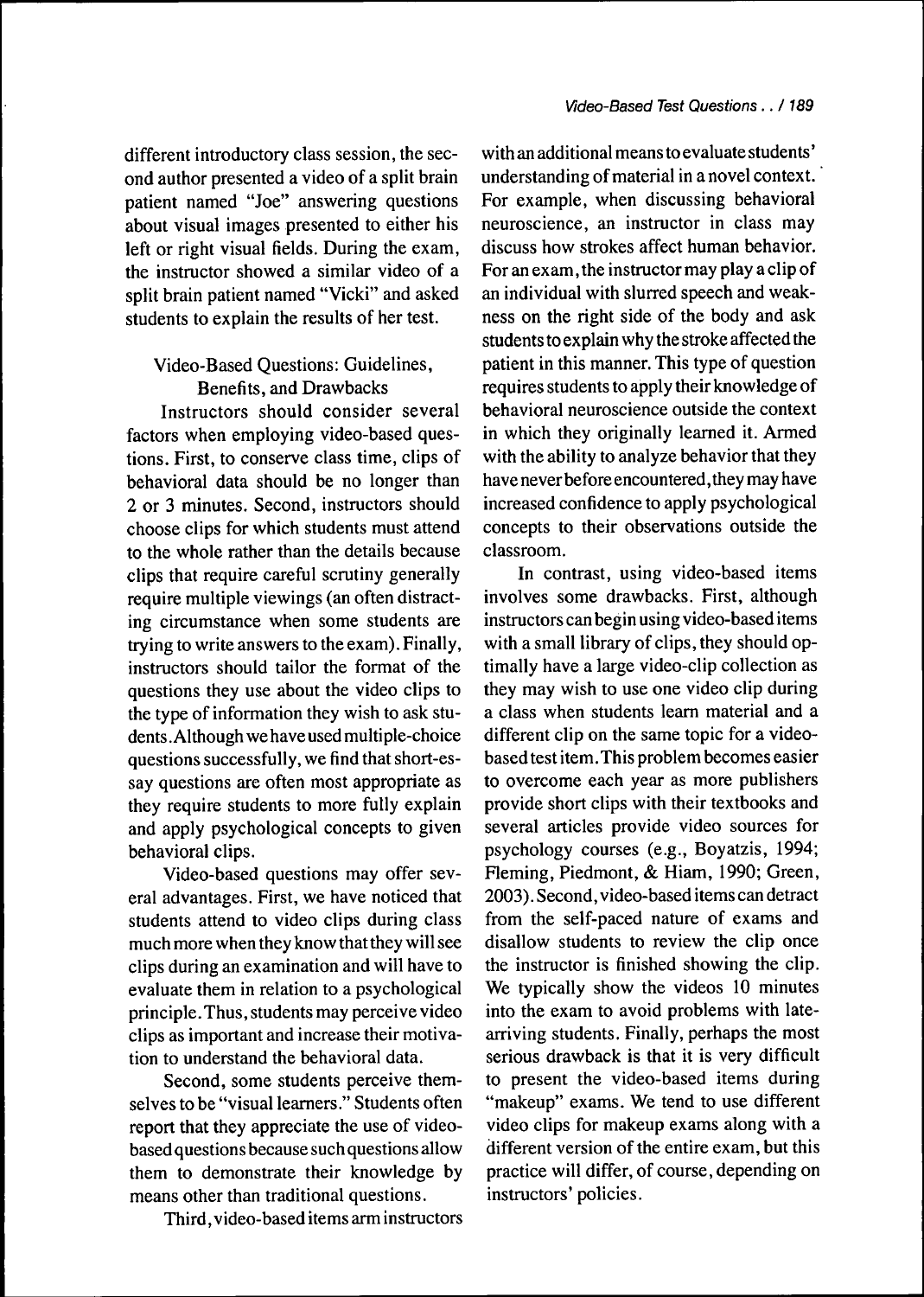### Student Data

Outcome data support the use of videobased test items. First, students in an Introductory Psychology course *(n =* 38) and a Developmental Psychology course  $(n = 23)$ , taught by two different instructors, anonymously completed a questionnaire to assess their perceptions of video-based questions. Students indicated their agreement with four statements each for video format questions and multiple-choice questions, using a Likert scale (1 = *strongly agree, 3 = neither agree nor disagree,* 5 *- strongly disagree).* Student responses didnotsignificantly differ between the courses. With question format (videobased vs. multiple choice) as the independent variable and students ' ratings as the dependent variable for each question, repeated measures ANO VAs indicated that students thought the video-based questions deepened their level of understanding of the material, assessed their understanding of "real-life" behavior, were a fair assessment of their knowledge

compared to the multiple-choice items, and recommended that video-based questions be included on future exams (see Table 1).

The second piece of evidence supporting the use of video-based test items comes from a quasi-experiment in which students from one Introductory Psychology course *(n =* 39) were instructed at the beginning of the last unit of a semester-long course that there would be video-based questions on the exam, whereas students in another Introductory Psychology course  $(n = 34)$  did not receive these instructions (although these students were told that they were responsible for *all* information presented during class). The same instructor taught both courses presenting the same material and the classes did not differentially perform on examinations earlier in the semester (all  $ps > .05$ ). Participants in both classes received the same exam, a portion of which included 12 video-based test items as extra credit (essay, short-answer, and multiple-choice) derived from three different

|                                                                                                                                                                                                   | Video-based<br><u>Format</u> |                                | Multiple-<br>choice Format<br>M <sub>_</sub>   _ SD_ |      | F(1, 60) | Eta-<br>squared |
|---------------------------------------------------------------------------------------------------------------------------------------------------------------------------------------------------|------------------------------|--------------------------------|------------------------------------------------------|------|----------|-----------------|
| Studying for the video format (mul-<br>tiple-choice) questions on the exam<br>deepened my level of understanding<br>of the material.                                                              | M<br>2.38                    | $\overline{\text{SD}}$<br>1.10 | 2.80                                                 | 1.17 | $4.86*$  | .08             |
| Studying for the video format (mul-<br>tiple-choice) test questions assessed<br>my understanding of "real-life" be-<br>havior better than traditional testing<br>methods (video-based questions). | 2.36                         | 1.18                           | 3.44                                                 | .92  | 24.54**  | .29             |
| The video-based format (multiple-<br>choice) exam questions are a fair<br>assessment of my knowledge of the<br>class material.                                                                    | 2.48                         | 1.22                           | 3.33                                                 | 1.13 | 13.32**  | .18             |
| I would recommend that the use of<br>video-based (multiple-choice) exam<br>questions be continued on future<br>exams.<br>* $p < .05$ ** $p < .01$                                                 | 2.39                         | 1.23                           | 3.13                                                 | 1.26 | 9.40**   | .14             |

 $T_{\rm a}$   $T_{\rm a}$   $T_{\rm a}$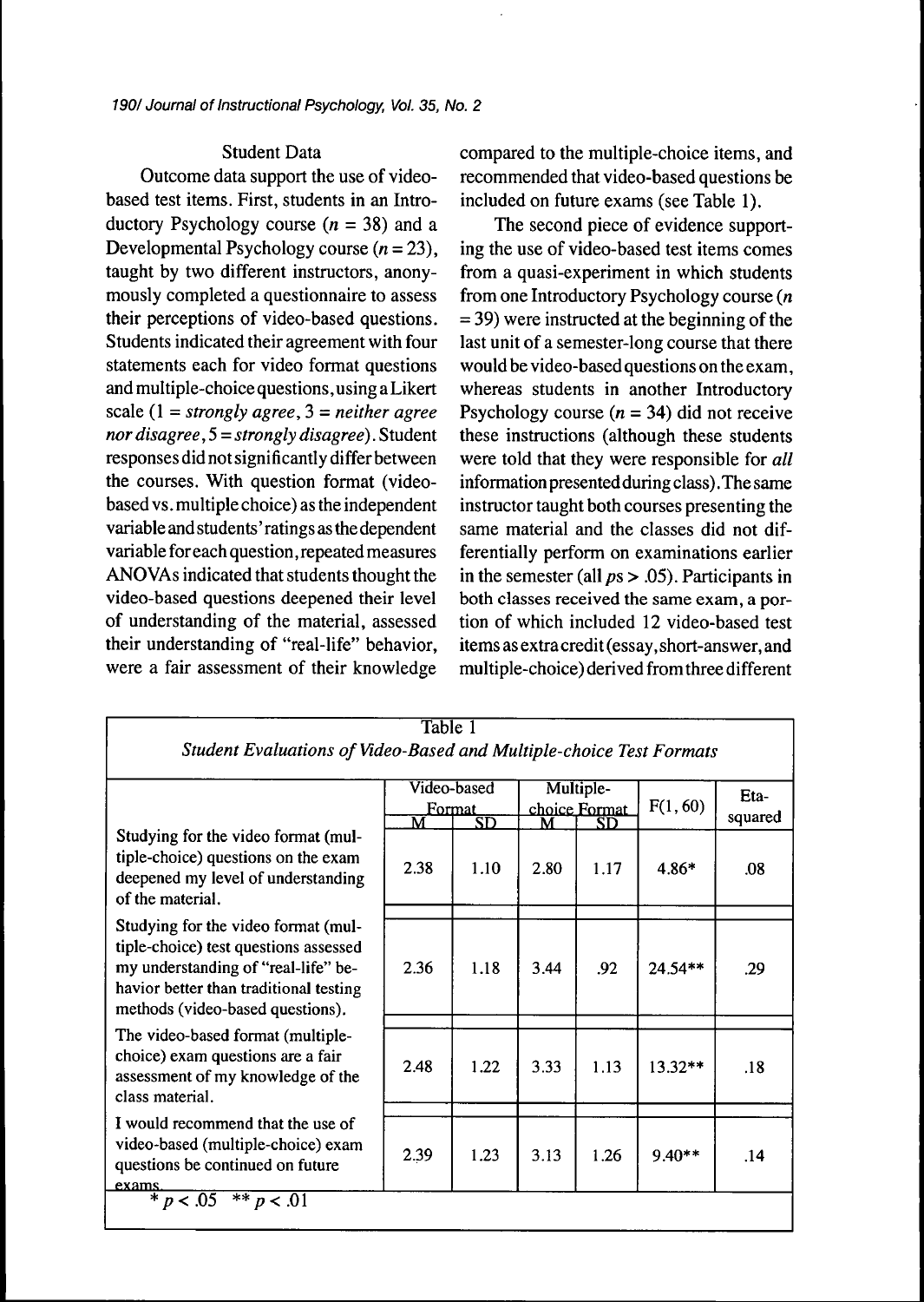video clips that the students had never seen in class (thus requiring students to extend their analysis to novel clips). All of the students in this study attempted to answer all of the video-based questions. Students told at the beginning of the unit that their exam would include video-based items correctly answered more ( $M=9.95$ ,  $SD = 1.49$ ) video-based items than did the control group ( $M = 8.47$ ,  $SD =$ 2.78),  $F(1,71) = 8.33, p < .01, \eta_2 = .11.$ Although this study must be interpreted with caution, the study provides initial support for including video-based questions on exams.

The above data constitute a first step in understanding the utility of video-based questions and raise several important issues. For example, it is uncertain whether video-based questions ortraditionally formatted questions better distinguish between students who can successfully apply psychological concepts to real-life behavior. In addition, it is unclear whether improved performance on videobased exam questions translates into more sophisticated analysis of behavior outside the classroom. These and other important issues related to video-based questions deserve future empirical attention.

#### Conclusion

Instructors can readily employ videobased questions in a variety of disciplines including education, biology, social work, and, perhaps even physics and chemistry. Although there are drawbacks, we believe the benefits outweigh the problems. Instructors who use video-based questions have a unique opportunity to write creative and valid questions to assess their students' understanding of important concepts in relation to real-life behavior.

#### *Rejerences*

Boyatzis, C. J. (1994). Using feature films to teach social development. *Teaching oj Psychology, 21,99-\0\.*

Davis, B. G. (1993). *Tools for teaching*. San Francisco: Jossey-Bass.

Fleming, M. Z., Piedmont, R. L., & Hiam, C. M. (1990). Images of madness: Feature films in teaching psychology. Teaching of Psychology, 77,185-187.

Green, R. J. (2003, July). Teaching psychology through film, video. *APS Observer, 16,* 23-25,28.

Hollander, S.A. (2000, May/June). Hot off the press: Using popular media in instruction. $APS$ *Observer, 13,22-27,,2%.*

Lowman, J. (1995). *Mastering the tech* $niques$  *of teaching* ( $2<sup>nd</sup>$  ed.). San Francisco: Jossey-Bass.

McKeachie, W. J. (2002). *McKeachie's teaching tips: Strategies, research, and theory Jor college and university teachers* (11"' ed.). Boston: Houghton-Miffiin.

Renner, C. H., & Renner, M. J. ( 1999). How to create a good exam. In B. Perlman, L. I. Mc-Cann, & S. H. McFadden (Eds.), *Lessons learned: Practical advice for the teaching of psychology* (pp. 43-47). Washington,DC: American Psychological Society.